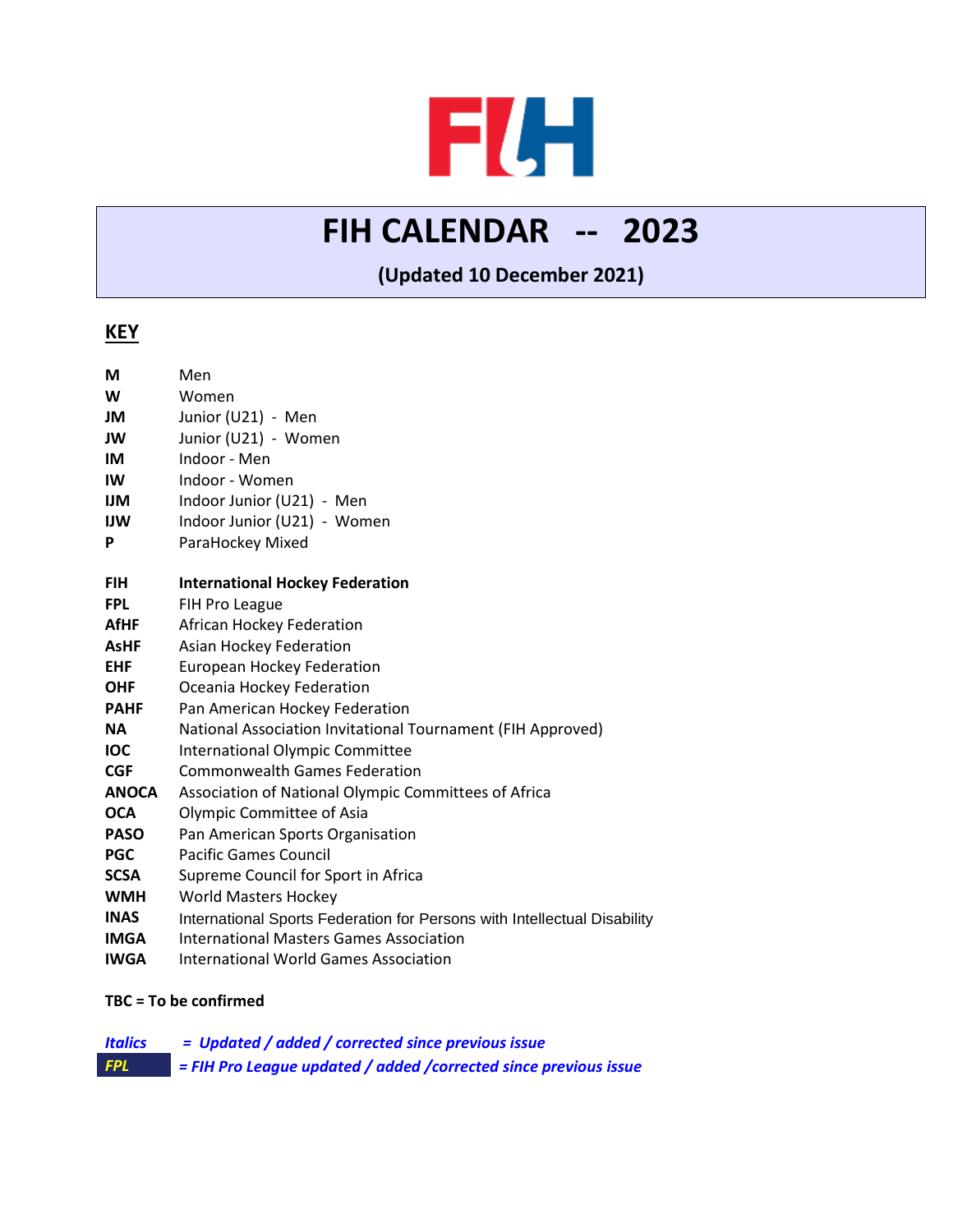## **FIH CALENDAR 2023**

| <b>EHF</b> | <b>IJM</b>       | EuroHockey Indoor Junior Championships<br>(To be advised)                                 | $13/15$ Jan  | TBC<br>(TBC)                                 |
|------------|------------------|-------------------------------------------------------------------------------------------|--------------|----------------------------------------------|
| <b>FIH</b> | $\boldsymbol{M}$ | <b>FIH Hockey World Cup</b><br>(BEL, IND, ENG, ESP, FRA, GER, NED, WAL + 8 to be advised) | 14/29 Jan    | <b>Bhubaneswar &amp; Rourkela</b><br>(India) |
| EHF        | IJW              | EuroHockey Indoor Junior Championships<br>(To be advised)                                 | 20/22 Jan    | TBC<br>(TBC)                                 |
| EHF        | M                | EuroHockey Indoor Club Cup<br>(To be advised)                                             | 10/12 Feb    | TBC<br>(TBC)                                 |
| EHF        | M                | EuroHockey Indoor Club Trophy<br>(To be advised)                                          | 10/12 Feb    | <b>TBC</b><br>(TBC)                          |
| EHF        | M                | EuroHockey Indoor Club Challenge<br>(To be advised)                                       | 10/12 Feb    | TBC<br>(TBC)                                 |
| EHF        | W                | EuroHockey Indoor Club Cup<br>(To be advised)                                             | 17/19 Feb    | <b>TBC</b><br>(TBC)                          |
| EHF        | W                | EuroHockey Indoor Club Trophy<br>(To be advised)                                          | 17/19 Feb    | <b>TBC</b><br>(TBC)                          |
| EHF        | W                | EuroHockey Indoor Club Challenge<br>(To be advised)                                       | 17/19 Feb    | <b>TBC</b><br>(TBC)                          |
| <b>EHF</b> | <b>U18W</b>      | EuroHockey U18 Championship<br>(To be advised)                                            | $9/17$ Jul   | <b>TBC</b><br>(TBC)                          |
| EHF        | U18M             | EuroHockey U18 Championship<br>(To be advised)                                            | $9/17$ Jul   | TBC<br>(TBC)                                 |
| EHF        | U18W             | EuroHockey U18 Championship II<br>(To be advised)                                         | $9/17$ Jul   | TBC<br>(TBC)                                 |
| <b>EHF</b> | U18M             | EuroHockey U18 Championship II<br>(To be advised)                                         | $9/17$ Jul   | TBC<br>(TBC)                                 |
| EHF        | U18W             | EuroHockey U18 Championship III<br>(To be advised)                                        | 9/17 Jul     | TBC<br>(TBC)                                 |
| EHF        | U18M             | EuroHockey U18 Championship III<br>(To be advised)                                        | 9/17 Jul     | TBC<br>(TBC)                                 |
| <b>EHF</b> | W                | EuroHockey Championship II<br>(TBC)                                                       | 23 Jul/5 Aug | TBC<br>(TBC)                                 |